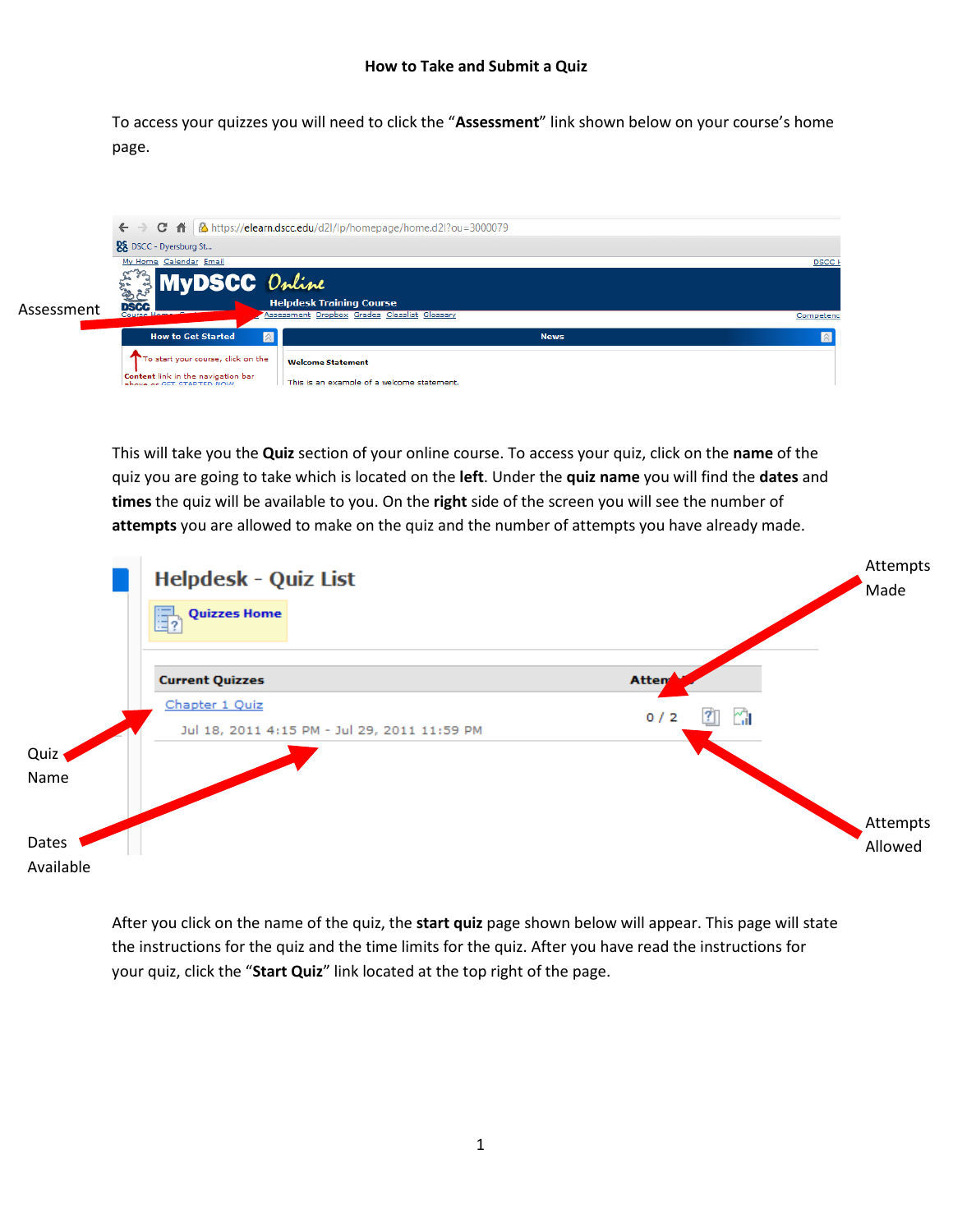|                     | <b>Instructions</b>                                | <b>Chapter 1 Quiz</b>                                                                                                                                                                                                                                                                                             |       |
|---------------------|----------------------------------------------------|-------------------------------------------------------------------------------------------------------------------------------------------------------------------------------------------------------------------------------------------------------------------------------------------------------------------|-------|
| Time                | This page shows<br>information<br>about a specific | b,<br>"<br><b>Submissions</b><br><b>Quizzes Home</b><br><b>Reports</b><br><b>Summary</b><br>$\overline{?}$<br>$\overline{?}$                                                                                                                                                                                      |       |
|                     | quiz.                                              |                                                                                                                                                                                                                                                                                                                   |       |
| Limits              |                                                    | <b>Start Quiz!</b><br>Time: 1:02 PM (click here to update the time)                                                                                                                                                                                                                                               | Start |
|                     |                                                    | Student Helpdesk (username: helpdesk.student)                                                                                                                                                                                                                                                                     | Quiz  |
|                     |                                                    | <b>Quiz Specifics</b>                                                                                                                                                                                                                                                                                             |       |
| <b>Instructions</b> |                                                    | Ouiz Period: Jul 18, 2011 4:15 PM - Jul 29, 2011 11:59 PM<br>Time Allowed: unlimited (estimated time required: 2:00:00)<br>Attempts: Allowed - 2, Completed - 0                                                                                                                                                   |       |
|                     |                                                    | <b>Instructions</b>                                                                                                                                                                                                                                                                                               |       |
|                     |                                                    | For each question, there is a "Save" button. Clicking the "Save" button saves your response to that question. You can<br>save each question as many times as you wish. When you navigate to another page of the quiz by using the right and<br>left arrows, all your questions on the current page will be saved. |       |
|                     |                                                    | Before submitting the quiz, you will have the opportunity to return to questions that you may have missed or simply<br>did not answer.                                                                                                                                                                            |       |
|                     |                                                    | You can submit your quiz responses at any time.                                                                                                                                                                                                                                                                   |       |
|                     |                                                    | When you have finished reviewing these instructions, click on "Start Quiz" to begin Attempt 1.                                                                                                                                                                                                                    |       |
|                     |                                                    |                                                                                                                                                                                                                                                                                                                   |       |

After you click "**Start Quiz**" you will see the confirmation box. Click "**OK**" to continue or "**Cancel**" to quit.

|    | <b>Instructions</b>                                | <b>Chapter 1 Quiz</b>                                                                                                                                                                                                               |        |
|----|----------------------------------------------------|-------------------------------------------------------------------------------------------------------------------------------------------------------------------------------------------------------------------------------------|--------|
|    | This page shows<br>information<br>about a specific | $\sqrt{a}$ Reports<br><b>Quizzes Home</b><br><b>Summary</b><br>$\boxed{2}$ Submissions                                                                                                                                              |        |
| OK | quiz.                                              | <b>Start Quiz!</b><br>Time: 1:02 PM (click here to update the time)                                                                                                                                                                 | Cancel |
|    |                                                    | Student Helpdesk (username: helpdesk.student)                                                                                                                                                                                       |        |
|    |                                                    | <b>Quiz Specifics</b>                                                                                                                                                                                                               |        |
|    |                                                    | Quiz Period: Jul 18, 2011 4:15 PM - Jul 29, 2011 11:59 PM<br>Time Allowed: unlimited (estimated time required: 2:00:00)<br>Attempts: Allowed - 2, Completed - 0                                                                     |        |
|    |                                                    | <b>Instruction.</b><br><b>Confirmation</b>                                                                                                                                                                                          |        |
|    |                                                    | Save" button, Cl<br>For each question, the<br>ses as you wish<br>save each question as man.<br>You are about to begin the quiz. It may take rew<br>left arrows, all your questions on<br>surrent pi<br>minutes to set up your quiz. |        |
|    |                                                    | Before submitting the quiz, you will have the<br>Click OK to start your quiz or click Care al if you do not<br>did not answer.<br>wish to start it now.                                                                             |        |
|    |                                                    | You can submit your quiz responses at any tin                                                                                                                                                                                       |        |
|    |                                                    | When you have finished reviewing these instru<br>OK Cancel                                                                                                                                                                          |        |
|    |                                                    | Please Note: Your quiz may take a few minute                                                                                                                                                                                        |        |
|    |                                                    |                                                                                                                                                                                                                                     |        |
|    |                                                    |                                                                                                                                                                                                                                     |        |
|    |                                                    |                                                                                                                                                                                                                                     |        |
|    |                                                    |                                                                                                                                                                                                                                     |        |

Below is an example of what your quiz will look like. It is recommended that you save each answer as you complete each question. To do this, click the **Save** button under each question. On the left side of the screen you will see how many of your responses have been or have not been saved.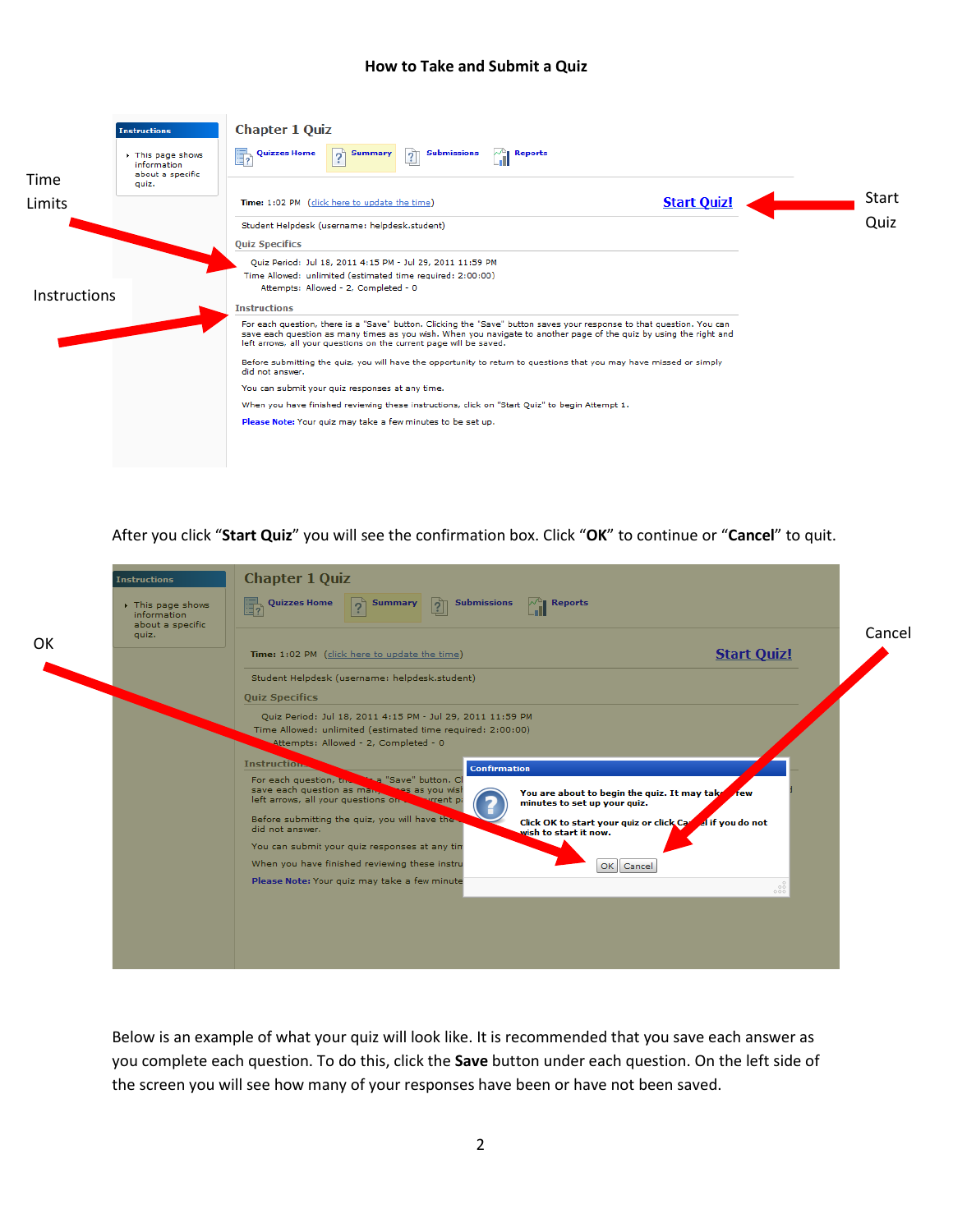Saved if lit up

|          |                                                                                                                                          | <b>Chapter 1 Quiz - Quiz</b>                                                                                                                                                                                                           |                       |
|----------|------------------------------------------------------------------------------------------------------------------------------------------|----------------------------------------------------------------------------------------------------------------------------------------------------------------------------------------------------------------------------------------|-----------------------|
|          | Est. Length: 2:00:00                                                                                                                     |                                                                                                                                                                                                                                        |                       |
| Saved    | Quiz Info<br><b>Student Helpdesk</b><br>Attempt 1<br>Questions<br>Page 1:<br>$\frac{4}{9}$<br>ó.<br>7<br>$\Theta$<br>$\bar{a}$<br>å<br>á | Please Note: It is recommended that you save your response as you complete each question.<br><b>Information</b><br>This is my image<br>$\Box$<br>Question 1 (1 point)<br>This is the question text for LA1<br>This is the initial text |                       |
| Response | Legend<br>Q<br><b>Saved Response</b><br>L.<br><b>Unsaved Response</b><br>$\Theta$<br>Info Item                                           | Save<br>Question 2 (5 points)<br>This is the question text for SA1<br>$\overset{abg}{\smile}$                                                                                                                                          | Save<br><b>Button</b> |
| Unsaved  |                                                                                                                                          | Save                                                                                                                                                                                                                                   |                       |
| Response |                                                                                                                                          |                                                                                                                                                                                                                                        |                       |

At the end of the quiz, click the "**Save All Responses**" button to ensure that all answers are saved and then click the "**Go To Submit Quiz**" button to submit your quiz.

|           |                                                                                                                                                                                        | <b>Chapter 1 Quiz - Quiz</b>                                                                                                                                                                                                                                      |                 |
|-----------|----------------------------------------------------------------------------------------------------------------------------------------------------------------------------------------|-------------------------------------------------------------------------------------------------------------------------------------------------------------------------------------------------------------------------------------------------------------------|-----------------|
|           | Est. Length: 2:00:00                                                                                                                                                                   |                                                                                                                                                                                                                                                                   |                 |
|           | Quiz Info<br><b>Student Helpdesk</b><br>Attempt 1<br>Questions<br>Page 1:<br>é<br>é<br>ė<br>á<br>$\Theta$<br>$\frac{5}{9}$<br>$\mathbf{\mathring{a}}$<br>é<br>Legend<br>Saved Response | This is the question text for MC1<br><sup>O</sup> This is the correct answer<br>This is incorrect answer 1<br>This is incorrect answer 2<br>This is partially correct<br>Save<br>$\Box$<br>Question 5 (1 point)<br>This is the question text for TF1<br>$or$ True |                 |
| Save All  | جەن<br><b>Unsaved Response</b><br><b><i>O</i></b> Info Item                                                                                                                            | <sup>O</sup> False                                                                                                                                                                                                                                                |                 |
|           |                                                                                                                                                                                        | Save                                                                                                                                                                                                                                                              |                 |
| Responses |                                                                                                                                                                                        | Question 6 (10 points)                                                                                                                                                                                                                                            | $\Box$<br>Go To |
|           |                                                                                                                                                                                        | This is the question text for MS1<br>This is option 1 text<br>$\sqrt{ }$ This is option 2 text<br>This is option 3 text<br>Save                                                                                                                                   | Submit<br>Quiz  |
|           |                                                                                                                                                                                        | $\Box$<br>Question 7 (2 points)                                                                                                                                                                                                                                   |                 |
|           | <b>Quiz Status</b>                                                                                                                                                                     | This is the question text for O1<br>This is the text for item 2<br>$\mathbf{1}$<br>This is the text for item 1<br>$\mathbf{2}$                                                                                                                                    |                 |
|           | <b>Page 1 Saved</b>                                                                                                                                                                    | Save All Responses Go To Submit Quiz                                                                                                                                                                                                                              |                 |

This will take you to the **Confirmation page** shown below which will ask you if you are sure you want to submit the quiz. To change an answer click on the corresponding question number on the left hand side of the page. If no change is necessary, submit the quiz by clicking the "**Submit Quiz**" button.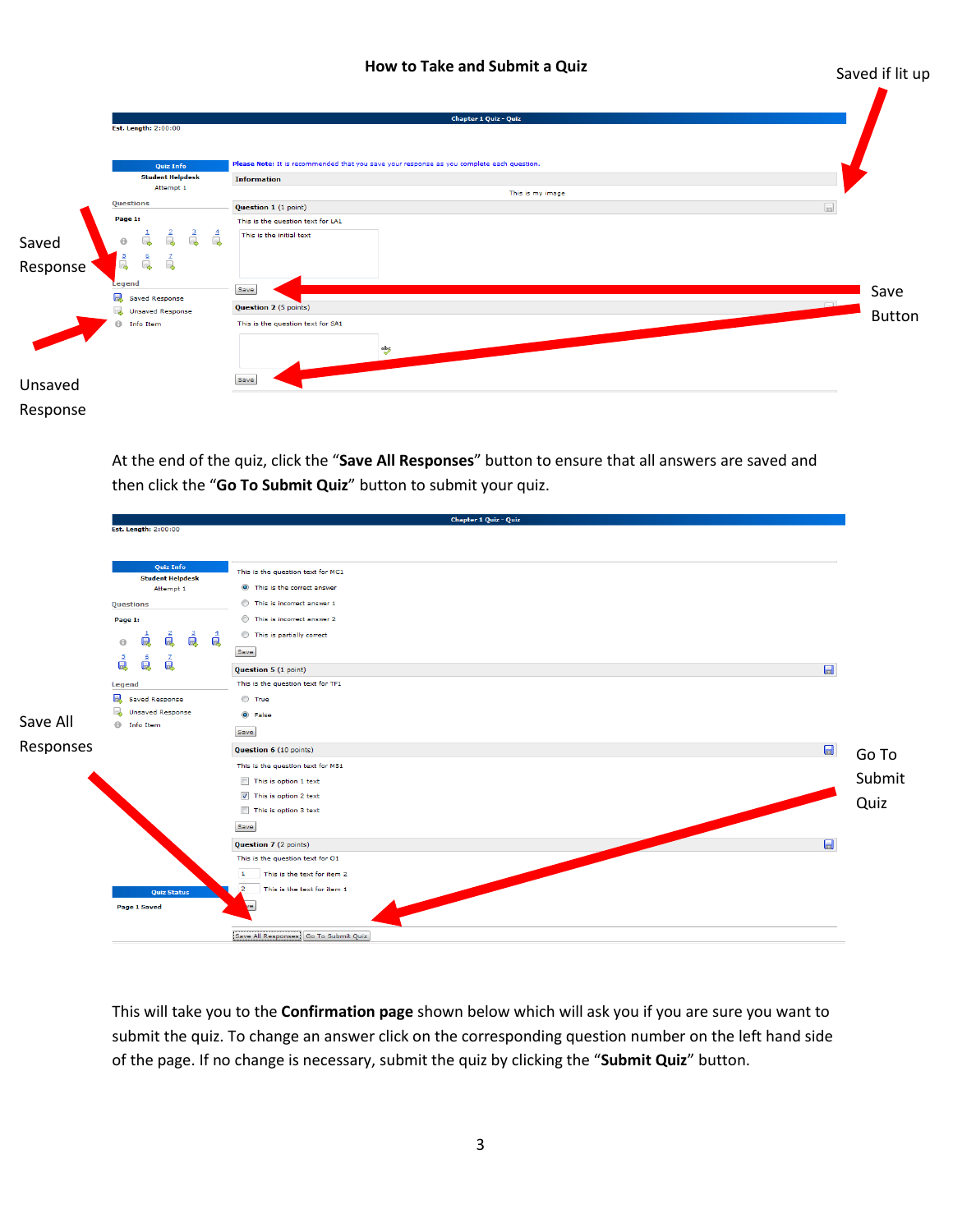|        |          |                         |                          |                        |   | <b>Chapter 1 Quiz - Quiz</b>                                                                                               |  |  |  |  |
|--------|----------|-------------------------|--------------------------|------------------------|---|----------------------------------------------------------------------------------------------------------------------------|--|--|--|--|
|        |          | Est. Length: 2:00:00    |                          |                        |   |                                                                                                                            |  |  |  |  |
|        |          |                         |                          |                        |   |                                                                                                                            |  |  |  |  |
|        |          |                         |                          |                        |   |                                                                                                                            |  |  |  |  |
| Change |          |                         |                          |                        |   |                                                                                                                            |  |  |  |  |
|        |          |                         | <b>Quiz Info</b>         |                        |   | <b>Ouiz Submission Confirmation</b>                                                                                        |  |  |  |  |
| Answer |          |                         | <b>Student Helpdesk</b>  |                        |   |                                                                                                                            |  |  |  |  |
|        |          |                         | Attempt 1                |                        |   | You are about to submit your quiz                                                                                          |  |  |  |  |
|        |          |                         |                          |                        |   | To change your response to any question before submission, click on the question number in the Quiz Info menu to the left. |  |  |  |  |
|        |          | estions                 |                          |                        |   | Once you press the Submit Quiz button you cannot return to your quiz.                                                      |  |  |  |  |
|        | РÈ       |                         |                          |                        |   |                                                                                                                            |  |  |  |  |
|        |          |                         |                          |                        |   |                                                                                                                            |  |  |  |  |
|        |          |                         | $\overline{2}$           | $\frac{3}{\mathbf{Q}}$ | é | Submit Quiz                                                                                                                |  |  |  |  |
|        | $\Theta$ | Q                       | Q                        |                        |   | Submit                                                                                                                     |  |  |  |  |
|        |          | $\epsilon$              | ∠                        |                        |   |                                                                                                                            |  |  |  |  |
|        | 眞        | Ū.                      | $\overline{\phantom{a}}$ |                        |   |                                                                                                                            |  |  |  |  |
|        |          |                         |                          |                        |   | Quiz                                                                                                                       |  |  |  |  |
|        | Legend   |                         |                          |                        |   |                                                                                                                            |  |  |  |  |
|        | 臥        | <b>Saved Response</b>   |                          |                        |   |                                                                                                                            |  |  |  |  |
|        |          |                         |                          |                        |   |                                                                                                                            |  |  |  |  |
|        |          | <b>Unsaved Response</b> |                          |                        |   |                                                                                                                            |  |  |  |  |
|        | Θ        | Info Item               |                          |                        |   |                                                                                                                            |  |  |  |  |
|        |          |                         |                          |                        |   |                                                                                                                            |  |  |  |  |

# Click "**Yes**" at the box shown below to submit or click "**No**" not to submit.



After you submit your quiz you will get the confirmation page below telling you it was submitted and what your grade is, provided the instructor has allowed it to be shown.